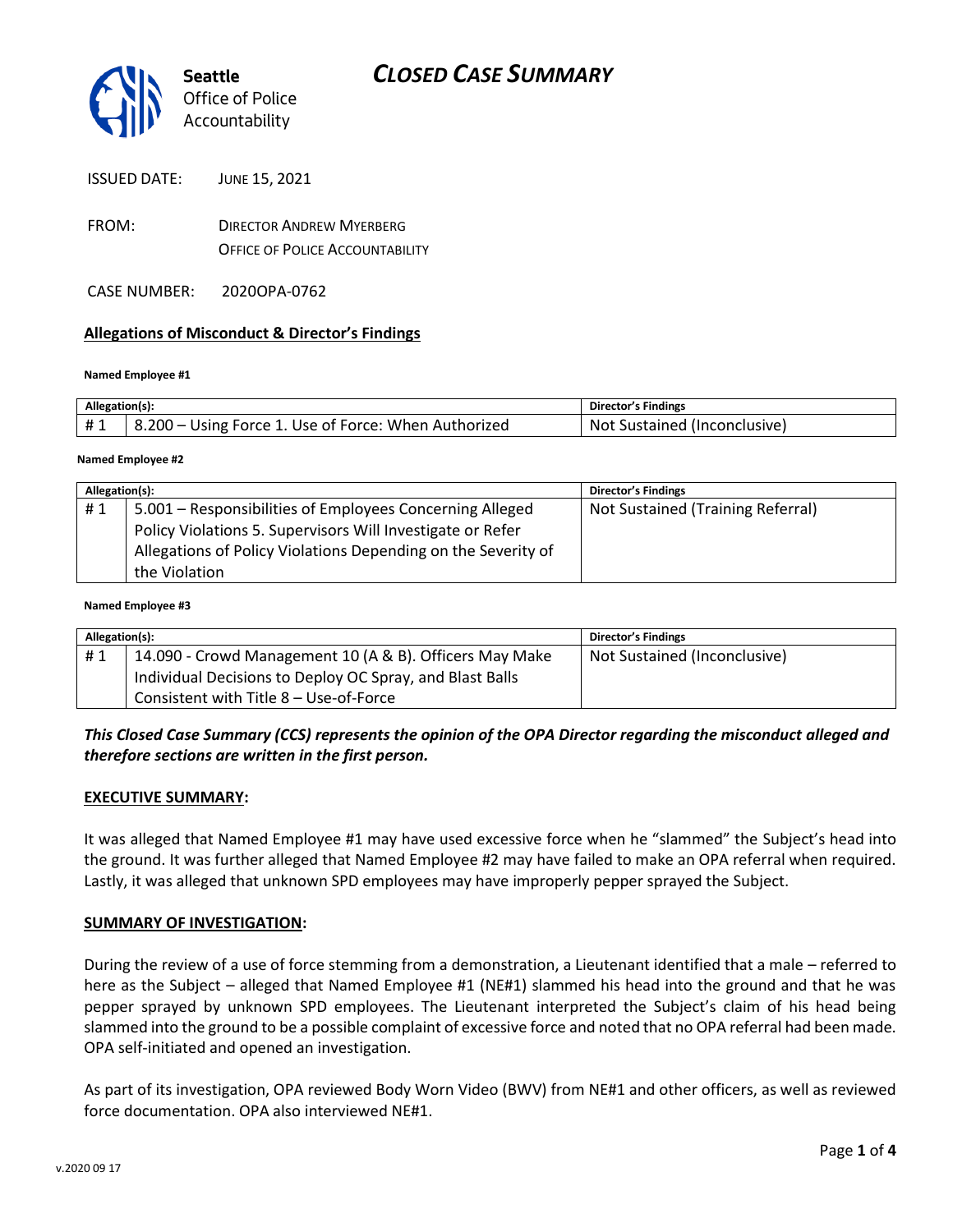# *CLOSED CASE SUMMARY*



OPA CASE NUMBER: 2020OPA-0762

NE#1 stated that demonstrators in the vicinity had been given an order to disperse. He and other officers then began walking forward to move the crowd out of the area. He observed a group of individuals with makeshift shields who had refused to leave the vicinity. One of those individuals was the Subject. As NE#1 approached the Subject, he grabbed onto the Subject's shield. They struggled over the shield for a period of time. NE#1 then wrapped the Subject in a bear hug to try to control him. At that moment, NE#1 perceived pepper spray being deployed from his right side by another officer. He did not know who that officer was. While in the bear hug, NE#1 and the Subject fell down to the ground. NE#1 described that, as he fell, he extended his hand to catch himself. He said that his hand made contact with the back of the Subject's head. NE#1 opined that this may have caused the Subject's head to hit against the ground, which NE#1 characterized as "unfortunate." He later observed that the Subject had a scrape to his forehead. NE#1 denied purposefully slamming the Subject's head onto the ground or using excessive force.

OPA could not locate any BWV from NE#1 or any other officer clearly capturing the arrest of the Subject or showing the mechanism of how the Subject's head hit the ground. While NE#1 was recording BWV, his video was inconclusive.

OPA also could not determine which officer(s) deployed OC spray at or in the vicinity of the Subject. While it appeared that OC spray was deployed at the time that NE#1 was struggling with the Subject, it was not clear from the BWV that the Subject was actually targeted or that he was affected by it. OPA further did not see any sign from the BWV that the Subject was dealing with any ill effects from OC spray after the fact.

OPA's review of the BWV determined that the Subject told a supervisor, Named Employee #2 (NE#2), about NE#1 slamming his head into the ground and him being pepper sprayed. NE#2 caused the force used by NE#1 to be investigated as Type II. However, OPA confirmed that NE#2 did not make an OPA referral concerning the Subject's allegation. OPA further interviewed NE#2.

He told OPA that he did not construe the Subject's allegation as setting forth a claim of excessive force. He noted that the Subject did not use any of the ordinary terms suggesting excessive force, such as referring to the force as unnecessary," "excessive," "disproportionate," or "uncalled for." He believed that the Subject was simply describing what occurred to him. NE#2 further told OPA that he was not able to identify the officer who may have used OC spray towards the Subject.

Lastly, OPA tried to interview the Subject. However, OPA was not able to get in touch with him despite best efforts. Accordingly, OPA was unable to speak with him and to get his account of what occurred.

## **ANALYSIS AND CONCLUSIONS:**

## **Named Employee #1 - Allegation #1** *8.200 – Using Force 1. Use of Force: When Authorized*

As discussed above, the Subject claimed that NE#1 slammed his head into the concrete. OPA finds that, if true, this would constitute excessive force under the circumstances of this case. NE#1, for his part, denied doing so. He recalled that he and the Subject fell to the ground and, while doing so, NE#1 tried to catch himself with an outstretched hand and his hand made contact with the Subject's head. This subsequently caused the Subject's head to make contact with the ground. NE#1 said that this was inadvertent, and he asserted that this did not constitute excessive force.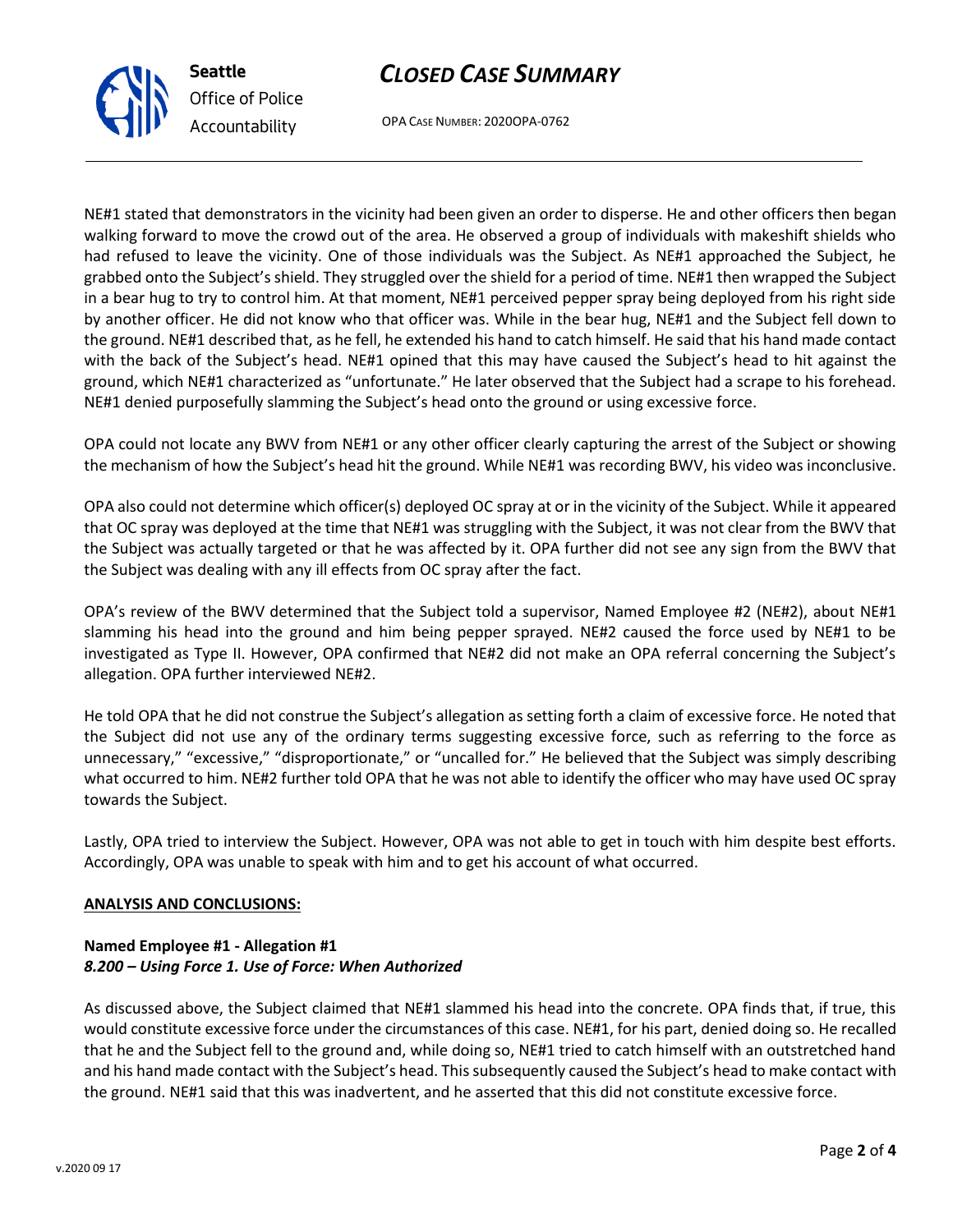

**Seattle** *Office of Police Accountability*

# *CLOSED CASE SUMMARY*

OPA CASE NUMBER: 2020OPA-0762

Unfortunately, the BWV recorded by NE#1 is insufficiently clear to resolve these disputes of fact. Moreover, there is no other BWV that OPA could find showing the arrest and how the Subject's head made contact with the ground. This precludes OPA from reaching a definitive finding concerning what happened and regarding whether NE#1 used excessive force.

Accordingly, OPA recommends that this allegation be Not Sustained – Inconclusive.

Recommended Finding: **Not Sustained (Inconclusive)**

## **Named Employee #2 - Allegation #1** *5.002 – Responsibilities of Employees Concerning Alleged Policy Violations 5. Supervisors Will Investigate or Refer Allegations of Policy Violations Depending on the Severity of the Violation*

SPD Policy 5.002-POL-5 requires supervisors who become aware of a potential policy violation to investigate or refer the allegations depending on their severity. Minor allegations of misconduct may be investigated by a supervisor, while allegations of serious misconduct – such as the use of excessive force – must be referred to OPA. (SPD Policy 5.002-POL-5.)

When assessing whether a claim rises to the level of an allegation of excessive force, a supervisor must consider the language of what was said and the facts of the incident. The supervisor should evaluate whether, if true, the force alleged would be unreasonable or impermissible under the circumstances. Contrary to NE#2's assertion, a complainant is not required to say certain buzzwords for a supervisor to make an OPA referral.

Here, the Subject said that NE#1 slammed his head into the concrete. If true, there would have been no justification under the facts of this case for NE#1 to have used this level of force. Accordingly, it rose to a claim of excessive force and it was required to be reported or, at the very least, screened with OPA.

When NE#2 failed to make a referral or to conduct an OPA screening, he acted contrary to policy. However, OPA recognizes that this incident occurred during a high-stress demonstration. OPA further notes that NE#2 has not violated this policy previously. Accordingly, OPA believes that retraining rather than discipline is the appropriate result.

• **Training Referral**: NE#2 should be counseled concerning his failure to make an OPA referral here and retrained as to when he is required to do so. This retraining and counseling should be documented, and this documentation should be maintained in an appropriate database.

Recommended Finding: **Not Sustained (Training Referral)**

## **Named Employee #3 - Allegation #1**

*14.090 - Crowd Management 10 (A & B). Officers May Make Individual Decisions to Deploy OC Spray, and Blast Balls Consistent with Title 8 – Use-of-Force*

SPD Policy 14.090-POL-10 governs the use of OC spray by officers during demonstrations and sets forth when such use is appropriate.